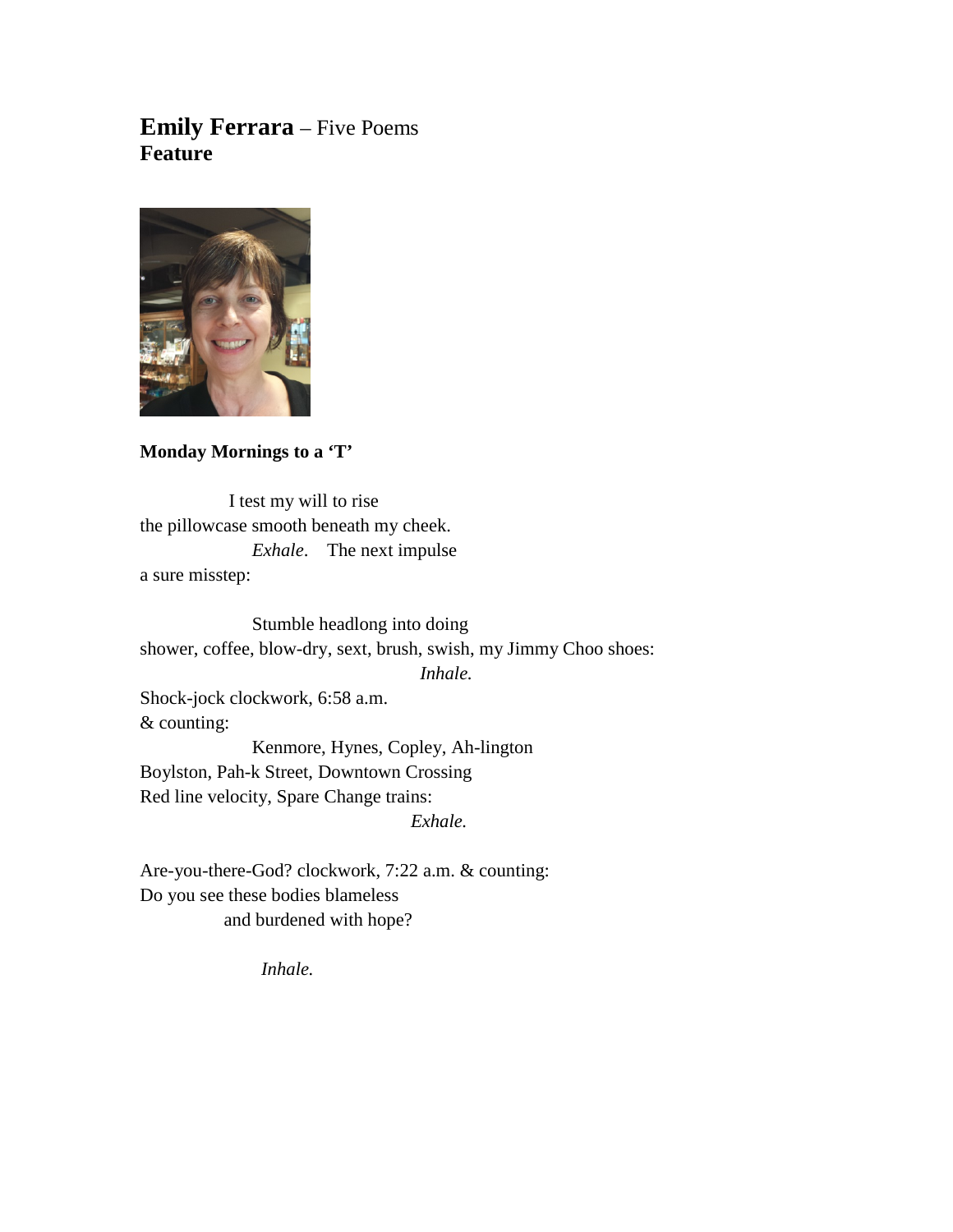#### **Lament for the Year Without Summer**

Sun wobbling chaos from trefoil trajectory, clouds of continental lies swallow up Earth's warmth and light.

The season's duplicitous turn delivered crop-kill to barren fields. Quixotic, The Book of Mormon, red snow in Turin, skies alluring.

The Romantics set fire to Geneva, birthed monsters to darken the ingress 100 years hence. In this Year Without Summer, no rain, no sane, its only elixir, salvation.

What then will be birthed of this treacherous season?

#### **The Sin-Eaters**

We are your scapegoats, the needed unwanted. We eat bread and ale set over salt on the bodies of the departed.

We save souls for a sixpence, keep wandering strays at bay. We are the undead ensuring that your dead will stay dead.

We eat your sins with abandon *wrath lust avarice sloth pride envy gluttony* indefensible deleterious delectable delicious.

### **Ego Death at the Empty Rooftop Bar, Pod 39**

*Manhattan on the eve of Hurricane Sandy*

There is no time to resist the urge to drink the barkeep under the table, fling cigarette embers into brittle air. Even the moths take cover in shafts of mercy.